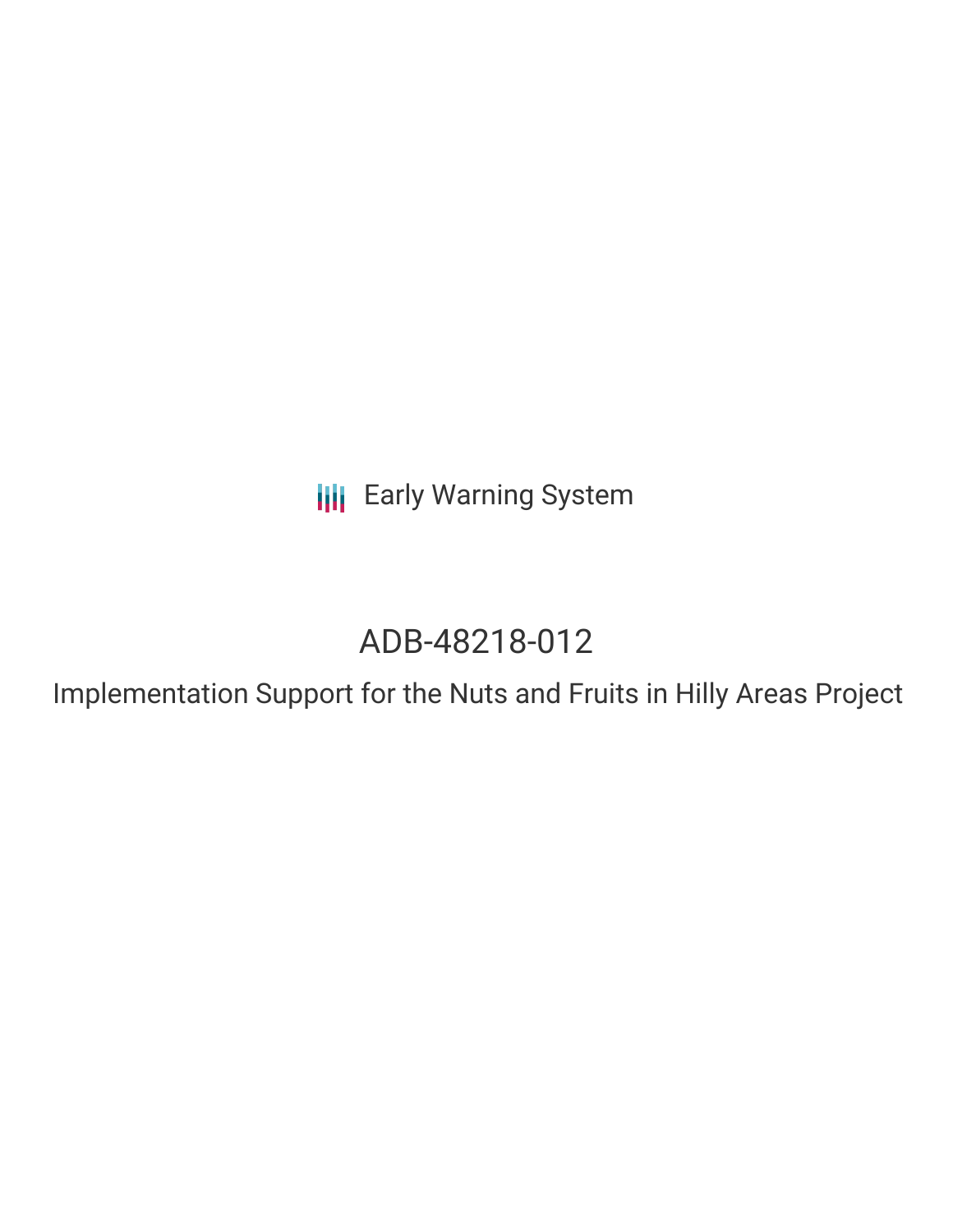

# **Quick Facts**

| <b>Countries</b>               | Nepal                                                                    |
|--------------------------------|--------------------------------------------------------------------------|
| <b>Specific Location</b>       | Bagmati Province, Gandaki Pradesh, Karnali Pradesh                       |
| <b>Financial Institutions</b>  | Asian Development Bank (ADB)                                             |
| <b>Status</b>                  | Approved                                                                 |
| <b>Bank Risk Rating</b>        | U                                                                        |
| <b>Voting Date</b>             | 2021-06-30                                                               |
| <b>Borrower</b>                | Government of Nepal                                                      |
| <b>Sectors</b>                 | Agriculture and Forestry, Climate and Environment, Technical Cooperation |
| Investment Type(s)             | <b>Advisory Services</b>                                                 |
| <b>Investment Amount (USD)</b> | \$1.00 million                                                           |
| <b>Grant Amount (USD)</b>      | \$1.00 million                                                           |
| <b>Project Cost (USD)</b>      | \$1.00 million                                                           |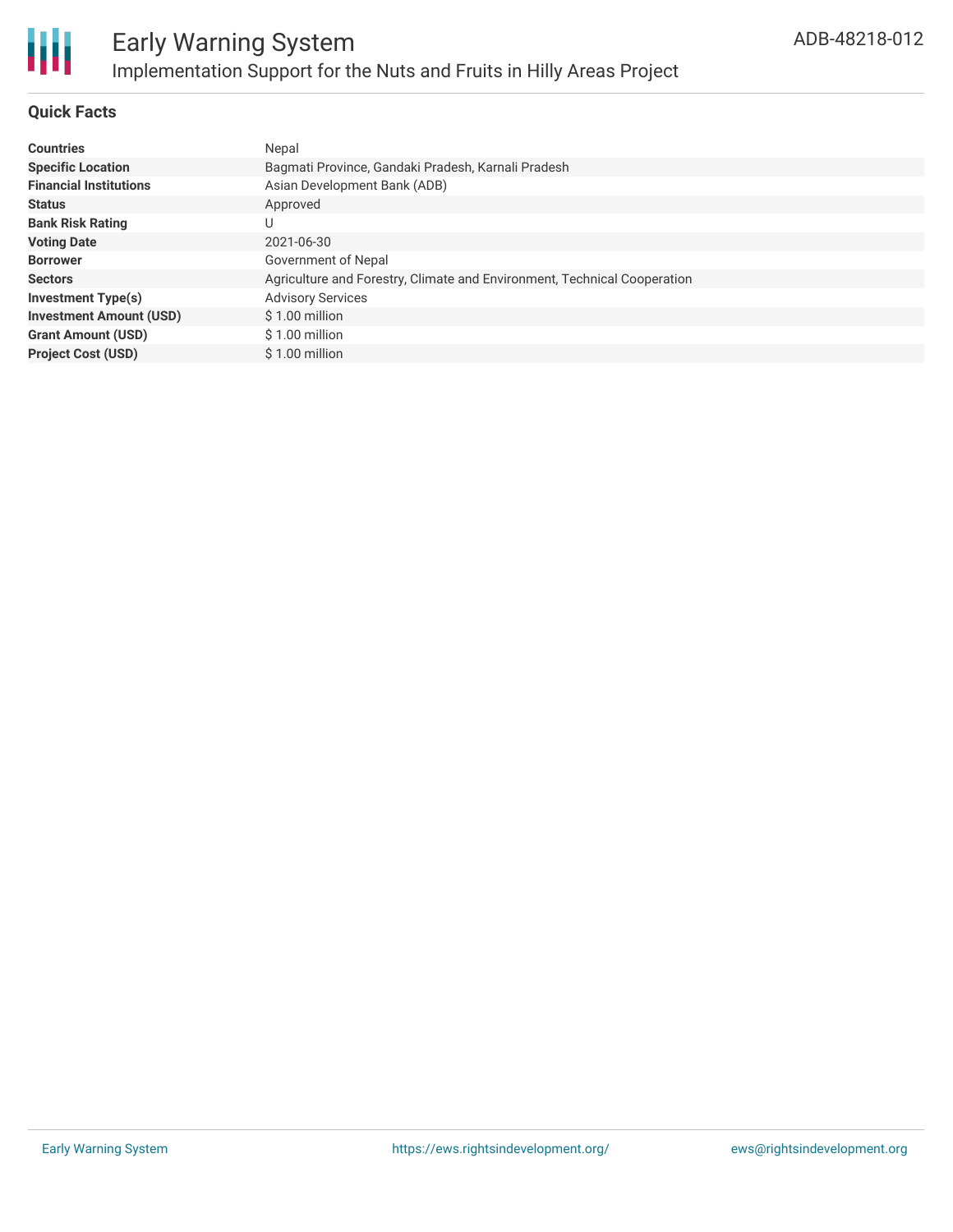

### **Project Description**

According to ADB documents, the objective of the proposed investment is to enhance the capacity of the executing and implementing agencies to implement the ensuing project and bring in expertise that is not available locally.

Technical assistance (TA) provided by this project will have three outputs: (i) Output 1. Disease-free nursery management and certification system improved; (ii) Output 2. Agriculture input support system digitized; (iii) Output 3. Carbon capture of fruit and nut orchard explored; and (iv) Output 4. Climate resilience of orchard management improved.

The TA adds value to the project implementation by enabling the implementing agencies to explore innovative ideas and approaches, such as carbon capture measurement and financing through revegetation of barren land, planting fruit and nut trees, digital payment for agricultural subsidies and other financial support, nursery management, and certification system development for nut and fruit farming which are new to Nepal.

#### PROJECT RATIONALE AND LINKAGE TO COUNTRY/REGIONAL STRATEGY

The implementation of donor-financed horticulture sector project through the three-tier government system is the first time to be done in Nepal since the promulgation of the new constitution in 2015. The TA is proposed to be approved before approval of the ensuing loan to build institutional and technical capacities of central, provincial and local governments given the new federal structure and ADB's new engagement with the National Center for Fruit Development (NCFD), provincial Ministry of Land Management, Agriculture and Cooperative (MOLMAC) and local governments. Also, the TA will also support the project implementation at farmer level by engaging national farmer group facilitators (see output 4). These facilitators will support local governments which are lacking human resources to effectively reach out to approximately 40,000 households under the ensuing project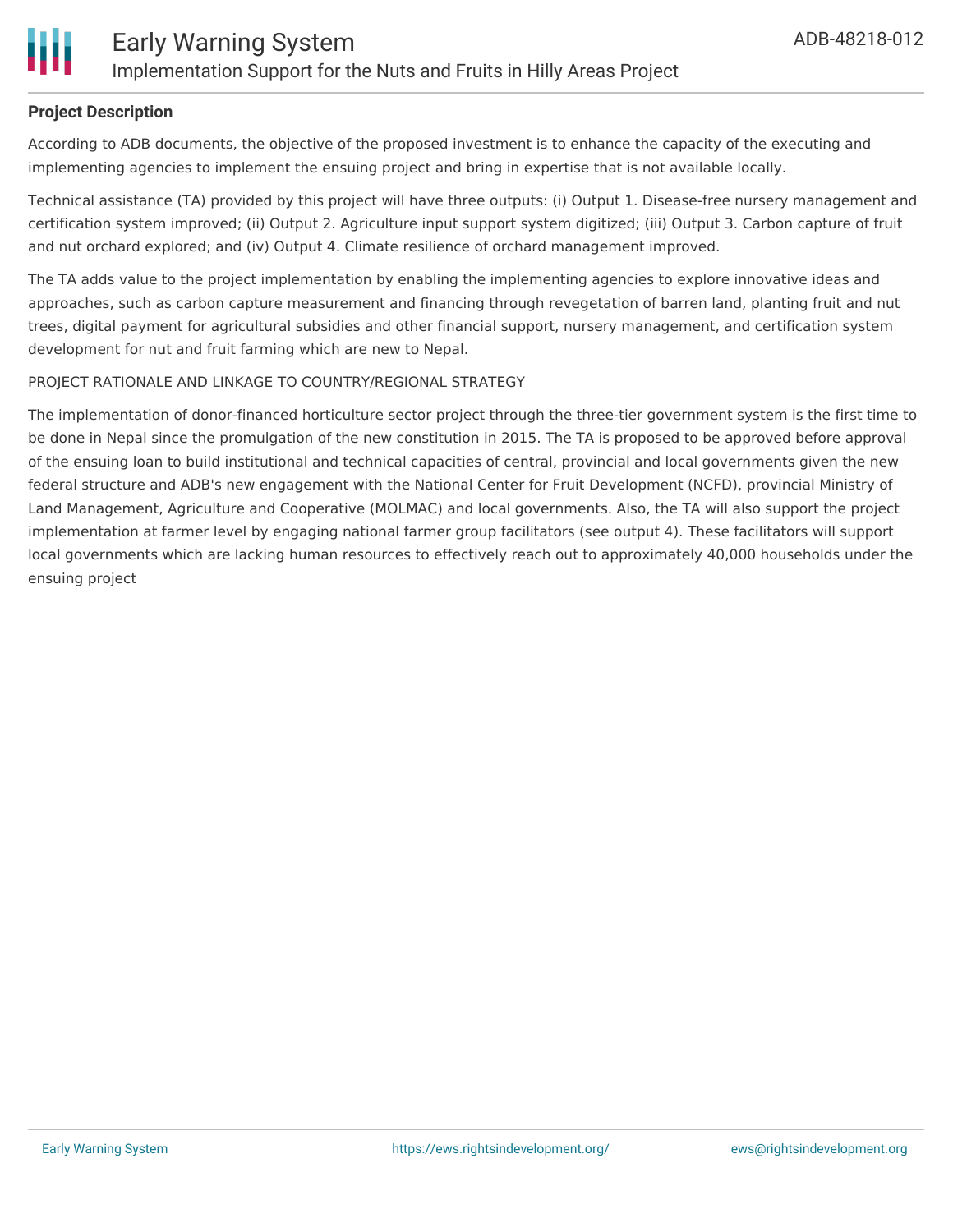

#### **Investment Description**

Asian Development Bank (ADB)

The TA is estimated to cost \$1.0 million and will be financed on a grant basis by ADB's Technical Assistance Special Fund (TASF-7).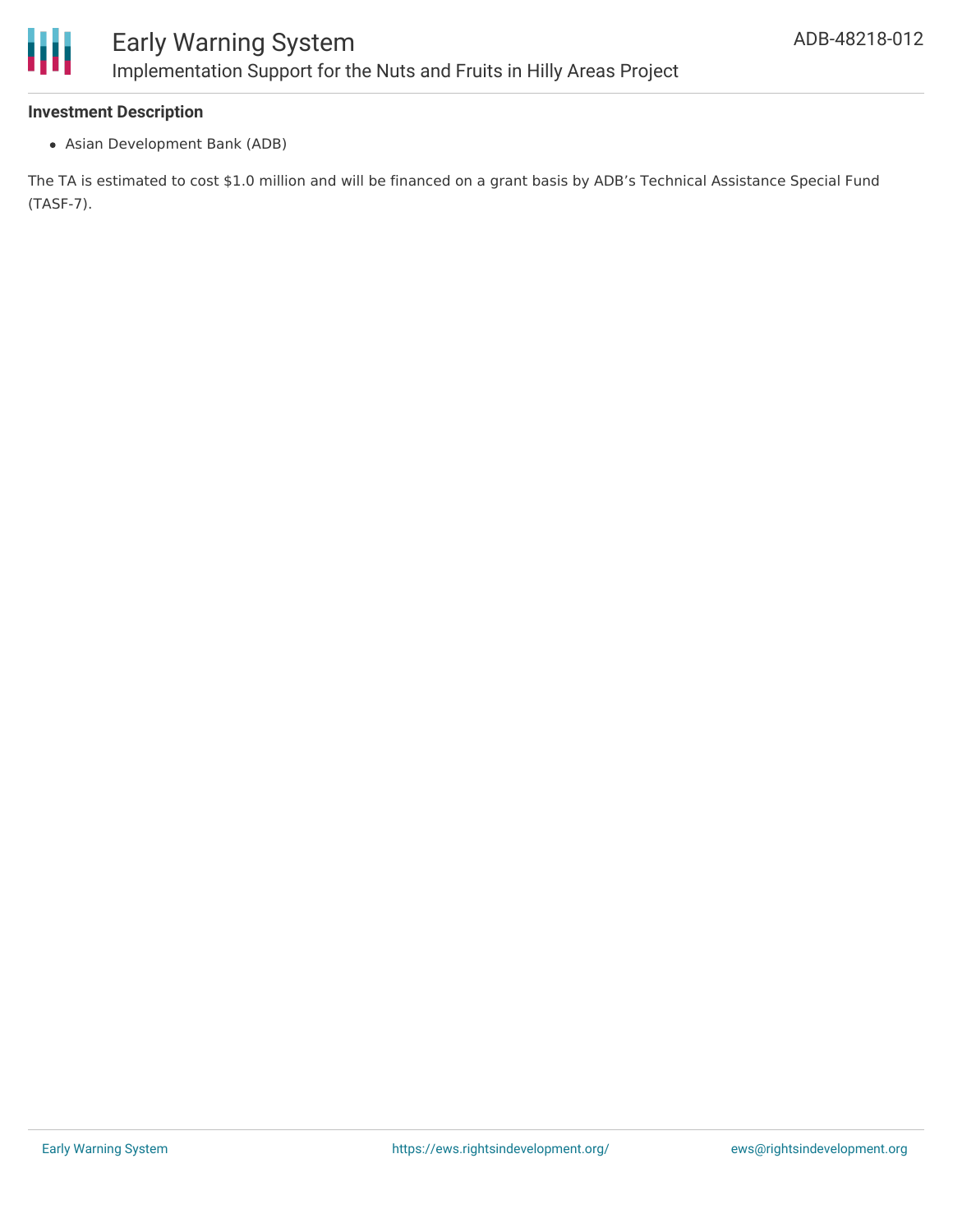## **Contact Information**

## **Project Officer:**

Kim Sunae, South Asia Department

| <b>Responsible ADB</b><br><b>Division</b> | Environment, Natural Resources & Agriculture Division, SARD                                                                |
|-------------------------------------------|----------------------------------------------------------------------------------------------------------------------------|
| <b>Executing Agencies</b>                 | Department of Agriculture, Ministry of Agriculture and Livestock Development<br>HMGN, Harihar Bhawan<br>Lalitpur<br>Nepal. |
|                                           | Ministry of Agriculture and Livestock Development<br>Singha Durbar                                                         |

#### ACCESS TO INFORMATION

You can submit an information request for project information at: https://www.adb.org/forms/request-information-form

ADB has a two-stage appeals process for requesters who believe that ADB has denied their request for information in violation of its Access to Information Policy. You can learn more about filing an appeal at: https://www.adb.org/site/disclosure/appeals

#### ACCOUNTABILITY MECHANISM OF ADB

The Accountability Mechanism is an independent complaint mechanism and fact-finding body for people who believe they are likely to be, or have been, adversely affected by an Asian Development Bank-financed project. If you submit a complaint to the Accountability Mechanism, they may investigate to assess whether the Asian Development Bank is following its own policies and procedures for preventing harm to people or the environment. You can learn more about the Accountability Mechanism and how to file a complaint at: http://www.adb.org/site/accountability-mechanism/main.